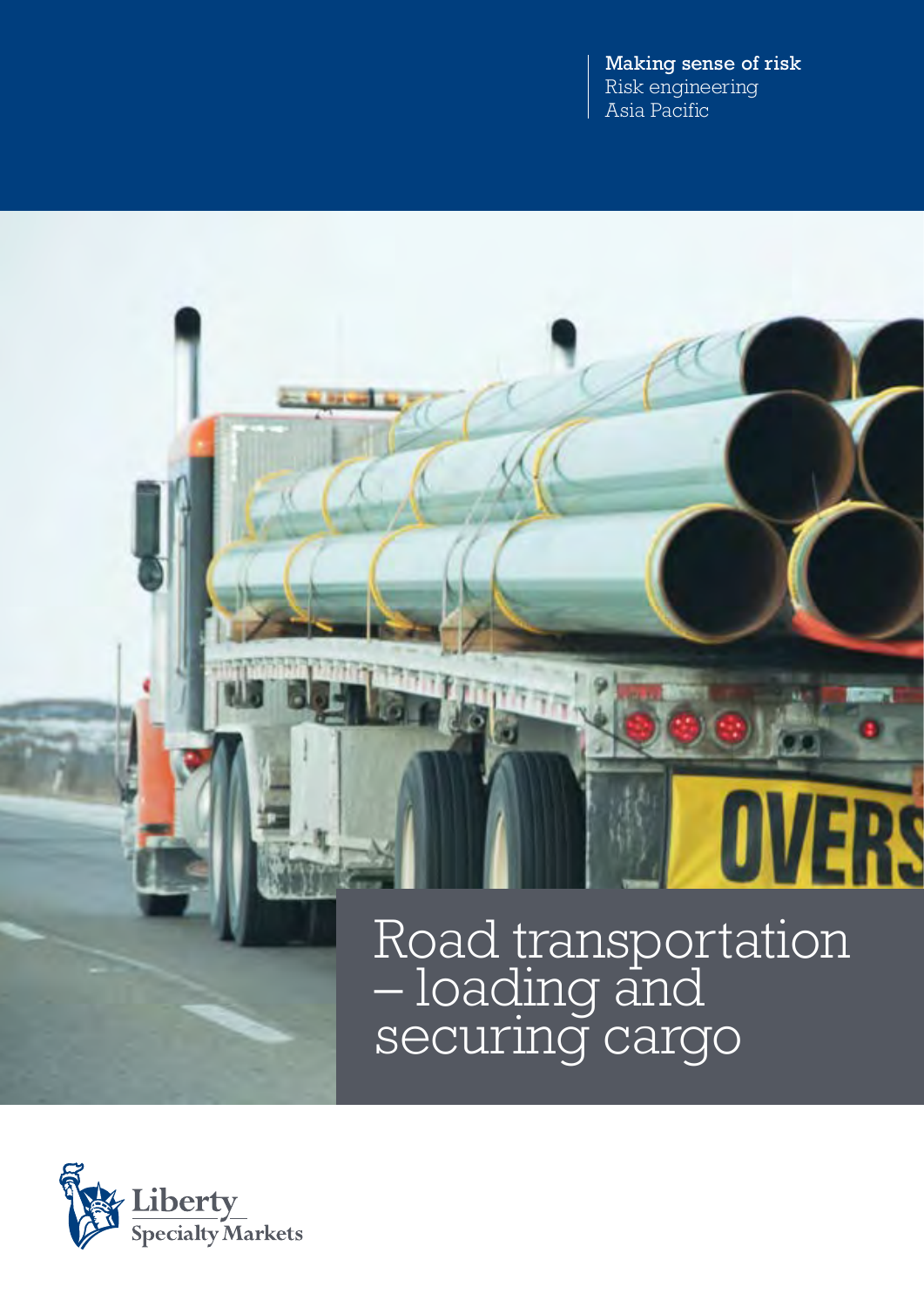# Road transportation – loading and securing cargo

Every load being transported by road should be properly secured so as to protect the cargo, the vehicle, the general public, and the driver and other people involved in transporting the cargo. All those who work with road cargo drivers, cargo handlers, supervisors and forwarders - need to understand the forces which act upon loads during transit and the appropriate methods of loading and transporting different types of loads.

Poor management of road cargo can put the cargo, vehicle, driver and other road users at significant risk. In addition to the financial and human costs of accidents and load losses, logistics personnel should consider other potential risks, including liability and negligence claims, criminal prosecution, the costs of legal action, higher insurance premiums and reputational damage.

This guide covers the key issues involved in the safe loading and securing of road cargo.

## **Cargo loading – key issues**

*Acceleration forces on a load* A cargo load is subject to acceleration forces when the vehicle on which it is travelling brakes, accelerates or changes direction. Friction alone will not prevent

an unsecured cargo load from sliding forward, backwards or sideways during transport, especially if the trailer is affected by bumps or undulations in the road or vibrations due to road surface irregularities.

Expressed in simple terms, when a vehicle brakes, the force of *momentum* will cause its unrestrained load to continue moving in its original (forward) direction. The harder the vehicle brakes, the greater the momentum. If the cargo is not properly secured and moves forward independently of the vehicle, the resultant instability can pose significant risk of damage to the cargo and vehicle and personal injury to the driver or other road users.

Adequate restraining devices are therefore necessary to ensure that the load is truly secure; for example, lashings over the top of the cargo can increase the frictional forces and improve cargo stability.

### *Forces at play in cargo under acceleration*

Forward: 0.8*g* – (80% of cargo weight) Backward: 0.5*g* – (50% of cargo weight) Sideways: 0.5*g* – (50% of cargo weight)



Forces at play in cargo under acceleration

The graphic above illustrates the forces that may be exerted on road cargo under certain accelerations. When securing cargo, it is good practice to consider the forces of acceleration shown here as the *minimum* potential force.

Cargo load-securing arrangements must be designed to resist these accelerations. It is vital that each lashing is applied separately and that no one lashing is used to calculate restraining forces in more than one direction.

*Vehicle choice* The design and construction of the vehicle and its bodywork must be appropriate for the load it is carrying. Before loading commences, the vehicle's platform trailer, body work and securing devices should be checked to ensure that they are fit for the purpose.

*Centre of gravity* The risk of the cargo tilting or tipping over depends on the dimensions of the cargo and the height of its centre of gravity. As a general rule,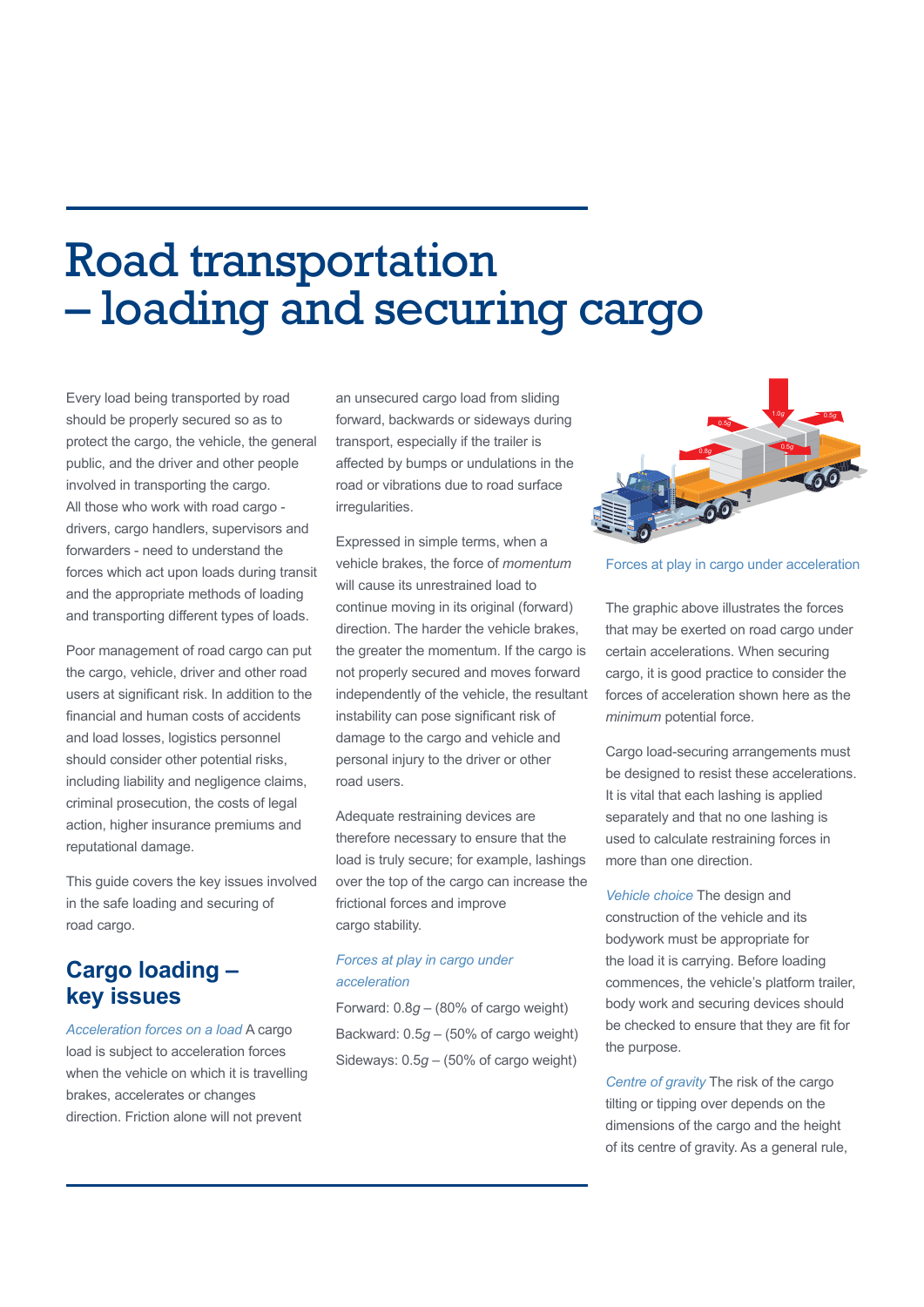### Making sense of risk Risk engineering Asia Pacific

the lower the centre of gravity, the more stable the load; the higher the centre of gravity, the more likely it is to tip when subject to horizontal forces. The tilting or tipping risk is increased when a vertical line from the centre of gravity falls outside the base of the cargo, which means that the centre of gravity of the total cargo should be as close as possible to the longitudinal axis of the truck.

*Cargo weight and load distribution* The

maximum gross weight of the cargo should never exceed the maximum axle loading capacity of the vehicle. Distributing the cargo to create lower axle loads will ensure that steering, braking and trailer stability are not adversely affected.

*Cargo rigidity* The most appropriate method of securing the cargo depends on the cargo's rigidity. If the cargo is not rigid, the use of filler materials and supporting edges will enhance rigidity and ensure that the cargo is properly secured.

## **Cargo restraint techniques**

Road transit of cargo should not be attempted under any circumstances or for any distance without the application of basic lashings. Sufficient cargo restraint measures should be used to reduce sliding and tipping forces, and the driver must be able to tighten the lashings during transit.

Steel-on-steel contact between the load and the platform trailer bed should be avoided; instead, wooden packing or rubber matting should be used to increase friction. Wooden packing or hessian sacks can also be used to protect the cargo from damage caused by lashings and other securing equipment.

Cargo stability can be enhanced by using the following techniques (alone or in combination):

*Blocking* Blocking involves stowing cargo such that it lies flush against fixed carrier structures or fixtures such as headboards, sideboards, sidewalls or stanchions. If the cargo does not completely fill the space between the load carrier structures, filler material such as inflatable air cushions, timber blocking braces or cross battens can be used to fill the gaps.

*Top over lashing* Lashings over the top of the cargo can help prevent cargo sliding or tipping while on the trailer platform bed. These lashings generally do not have any horizontal lashing angle and are almost always applied in the transverse direction of the vehicle. Unlike blocking, top over lashing tightens the cargo to the platform bed, thereby increasing friction forces.

Typical top over lashing includes loop lashing (lashings looped around the cargo and secured to the trailer bed), round turn lashing (lashings passed around the cargo to bind a number of smaller packages together) and spring lashing (lashings designed to prevent forward or backward movement).

*Direct lashing* If the cargo unit is fitted with suitably sized lashing points, it is possible to lash the cargo directly to securing points on the vehicle.



*Blocking*



*Simple top over lashing*



*Loop lashing*



*Spring lashing*



*Direct lashing*